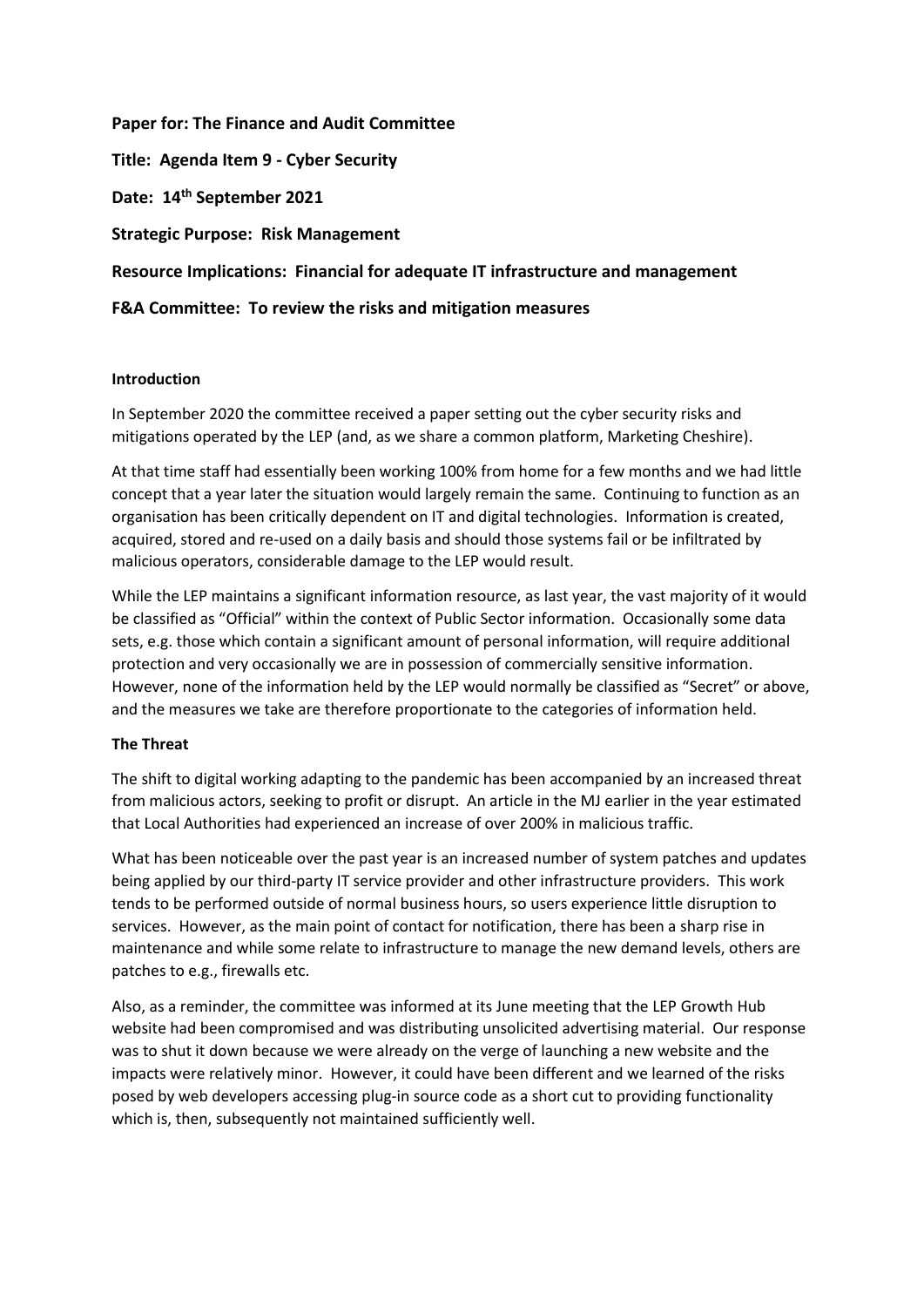## **Cyber Risks and Management**

As in the past, we set out to follow the framework laid out by the National Cyber Security Centre and the requirements of Cyber Essentials. While the LEP does not seek accreditation, this framework provides helpful guidelines and specifies requirements under five technical control themes:

- firewalls
- secure configuration
- user access control
- malware protection
- patch management

Appendix 1 sets out in more detail how we address each of those topics and is a repeat of what we said last year.

## **Devices**

LEP employees are provided with IT devices and mobile phones by the company configured for use with the organisation's IT systems. Bring your own devices is not generally needed or sanctioned but that is not to say that some staff will be able to access some services, e.g. their email and Office 365 account, via a personal device. The "economy" in Marketing Cheshire is more mixed; personal mobile phones are used more frequently. And contractors are often required to use their own equipment to avoid being deemed an employee for HMRC purposes.

The LEP operates IT Use policies which restrict personal use of IT devices and inappropriate websites.

# **Social Engineering**

While it is relatively straight forward and effective to mitigate risks by installing various hardware and software measures, the greatest risk to infiltration of the system is by a user being "tricked" into opening a document or to perform an action, such as making a payment, by what they believe is a genuine email. As a transparent organisation with names and details of our staff on the website, it is quite possible for bogus emails to be created purportedly from, e.g., Philip Cox to a member of staff asking for a payment to be made or to click on a link.

Our first step in mitigating this risk is regular reminders to staff to be vigilant, which we do from time to time at weekly all staff team meetings, and to be on their guard for something that at first glance might appear genuine and to query any item about which they hold suspicions. We support that by some additional training exercises to raise awareness and knowledge.

As an additional check we occasionally perform a sweep of the dark web to identify whether LEP email addresses and, more importantly, passwords appear. Should we discover anything of significance individual members of staff will be approached and instructed to change passwords.

**Ian Brooks**

**September 2021**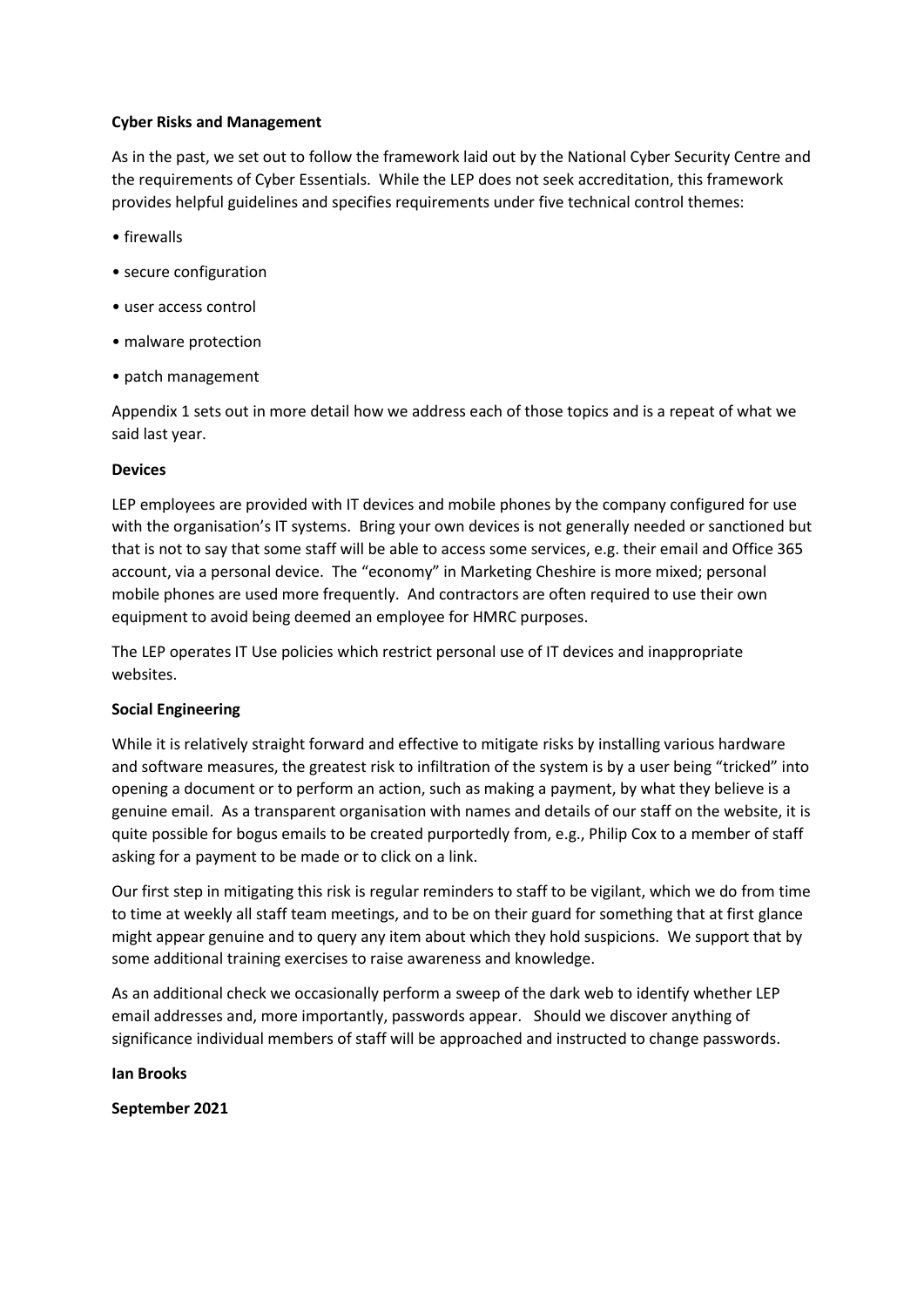# **Appendix 1**

## **Summary of Controls**

## **Firewalls (Perimeter Security)**

Protecting the edge of the network is vital to Cyber Security strategy. The LEP have invested in both the threat protection technology and outsourced security business to help protect both the employees and assets within the LEP IT environment.

UTM (Unified threat management) is used on the firewalls to provide a host of protection technology including;

- 1. Antivirus
- 2. Content Filtering
- 3. Application Control
- 4. Intrusion Prevention Services. (IPS)
- 5. Sandboxing (a separate environment to test applications so they cannot harm the underlying operating system).

Although the equipment and licensing are in place there is a requirement for specialists to over-see the systems in place. To achieve this continual review a SOC (Security operation centre) is required to protect both the LEP assets and people. The LEP outsource security of the firewall to Blaze networks who layer additional services onto the above security hardware including;

- 1. Change control
- 2. External vulnerability scanning
- 3. Sys logging
- 4. SIEM (Security Information and Event Management)

# **Secure Configuration**

Maintaining secure configuration is one of the largest challenges in today's IT environment. Computers need to be kept up to date with security updates, new equipment needs bad configurations removing and known security configurations implementing. Below are the measures the LEP has in place or are services used from Blaze networks to maintain a secure configuration within the LEP.

- Blaze provide Remote monitoring and management (RMM) services as part of their IT services support provision. This capability allows Blaze to implement patches and software updates to ensure all systems are kept up to date within the LEP.
- Internal vulnerability scans are run to confirm and ensure all internal systems are in a secure state.
- All manufacturer defaults are removed from equipment before being installed.
- Only systems provided from Blaze are installed in the network. Blaze build each system from a trusted image. That image is then used on systems before they are deployed in the LEP.
- Separation of areas within the network are provided. For example, corporate and guest wireless access are completely separated. In addition, voice traffic operates on its own independent virtual local area network (VLAN).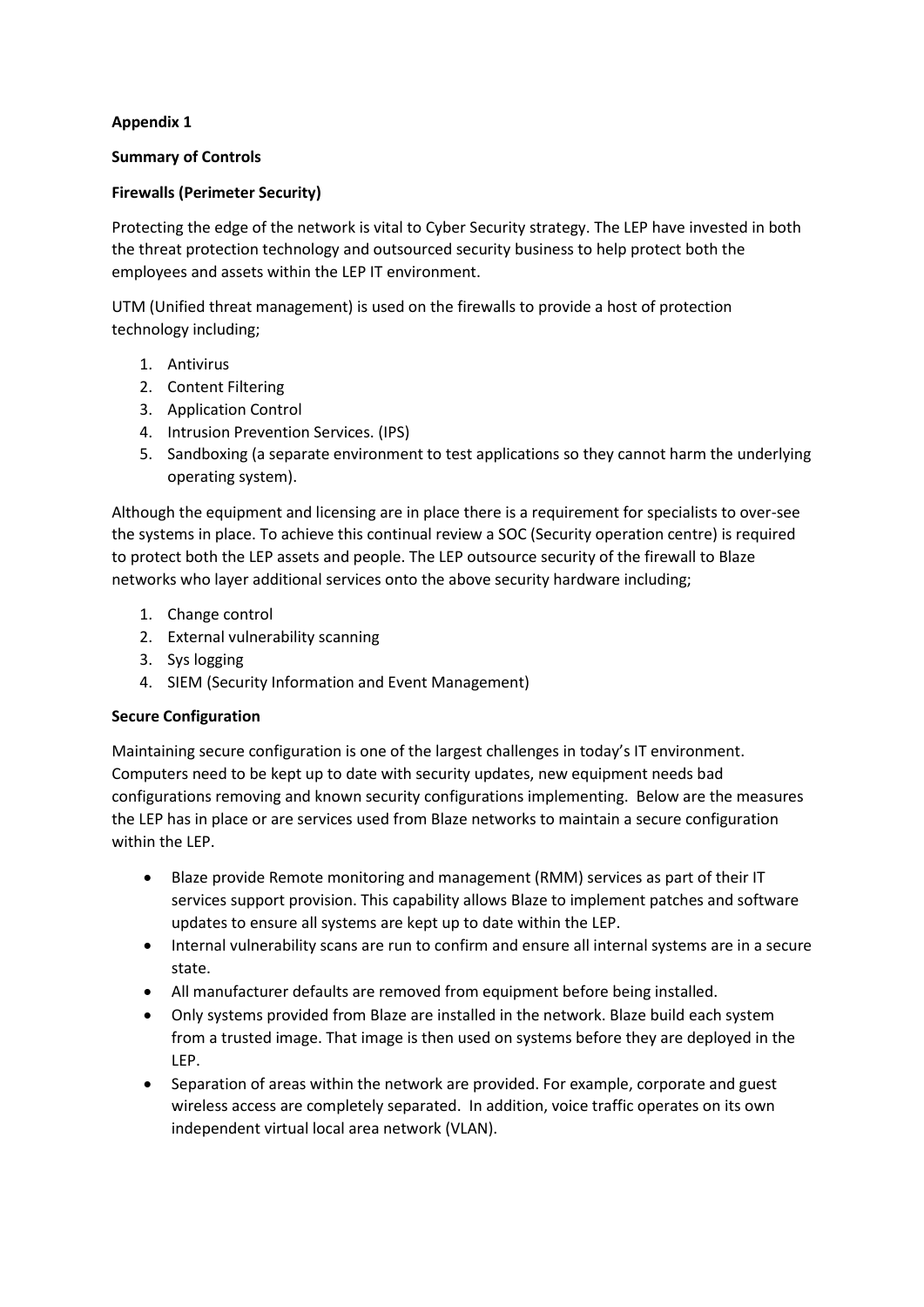- Microsoft 365 is used to provide data service including email, sharepoint, teams etc. All Microsoft services are protected with two factor authentication (Password and PIN sent to a separate device).
	- o Multiple layers of separation have been provided in the file systems so data access is provided on a needs only basis.
	- o Email provides both encryption via transport layer security as well as Anti-Spam and Antivirus services provided through Blazescreen Email.
- All business mobile phones and laptops are encrypted using mobile device management software (MDM). In addition to encryption the MDM cloud driven application allows Blaze to lock or remote wipe laptops and phones in the event they laptop or phone is lost or stolen.

## **User Access Control**

User access can be compromised if relevant measures and a good framework / procedure is not in place. The LEP has an outsourced IT service functions to a managed security services provider MSSP. By doing this, a number of challenges are addressed both from a systems level and service level.

Type of controls and procedure in place include;

- Password renewed every 90 Days.
- Full logging retained at a server level.
- Enforced Password Complexity.
- Single identity source for all authentications.
- User template forms for new starters and leavers and an onboarding process.
- Two factor authentications for Microsoft 365 services.
- Two factor authentications for VPN services.
- Enforced Phone Pin protection through MDM.
- Microsoft 365 document security.

### **Malware Protection**

Malware protection is a basic level of mitigation against inbound threats. Best practices dictate multiple levels of protection. Blaze provide the following protection as internet traffic enters the network.

Fortinet Unified threat management (UTM) including IPS, AV, content filtering, application control, sandboxing.

When internet traffic has passed the perimeter network there is then a final level of security provided on the desktop machine.

This protection is provided through bit defender and provides antivirus, intrusion prevention, and application control.

### **Patch Management**

It is vital to close known security vulnerabilities by maintaining a vigorous patch management schedule. The LEP outsource the management of network devices to Blaze Networks who provide the following levels of patch management.